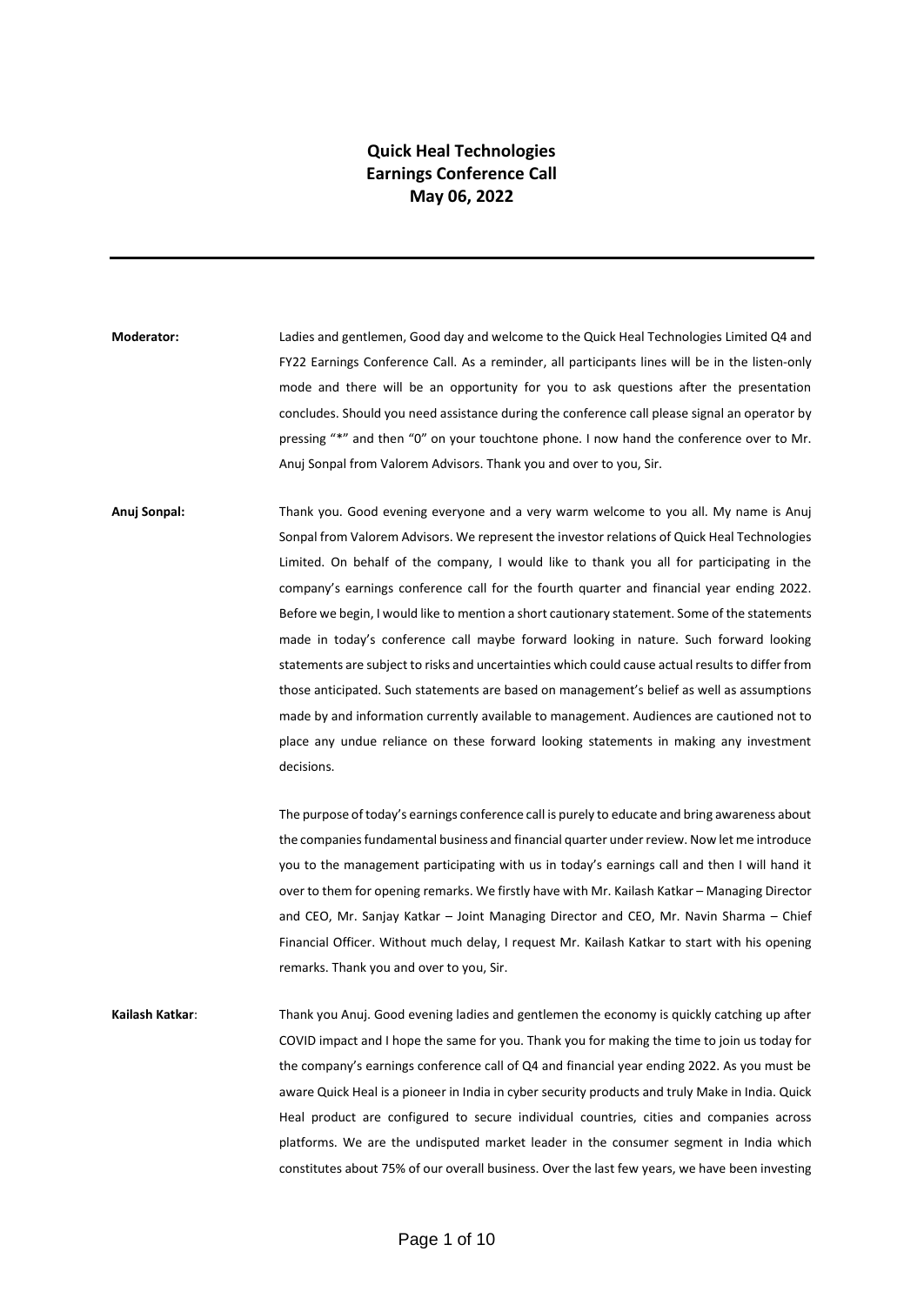heavily into enterprise solutions which offer roughly 20 times large market opportunity than the consumer segment. Enterprise cyber security solutions command over 95% share of the total \$150 billion market globally. It is also expected to grow three times faster than the consumer market. Our investment into this space has already caught momentum our enterprise business has been growing by 23% while industry is moving at 11% globally.

At the consumer front we are growing modern channels of online direct to consumers and ecommerce platforms and open up new channels for large format retail stores. Our online direct to consumer business has grown over 11% through the year we have delivered good results despite the year being hit by two waves of COVID impacting our traditional channel distribution network.

We are looking at multifold growth in the years to come through our investment in R&D, sales and marketing, people and global expert. We are developing new lines of enterprise solutions to cater the evolving demand of the industry. We are expanding our footprint beyond India with strong current focus on developing economic countries. We have onboarded global industry expert across functions. We are engaging with one of the top global management consultancy company to fructify our long-term strategy growth plans. Now I request Sanjay to take you through the technology updates and current developed products. Over to you, Sanjay.

## **Sanjay Katkar**: Thank you Kailash and good evening everyone. I am happy to report to you that our enterprise solutions is making great inroads in the SMB and enterprise segment. In Q4 of FY22 our enterprise business showed a strong year-on-year growth of around 33% to reach around 27 crores surpassing the ARR of INR 100 crore. We added more than 30 new customers in the enterprise solution segment during the quarter.

Through the year FY22 we have launched two new enterprise products namely HawkkEye and HawkkHunt which are currently in the beta phase and has been deployed and been tested by our beta customers. HawkkEye is our centralized security management platform offering holistic cyber security posture through a single dash board where the current customers are burdened with multiple products and dash boards and HawkkHunt is our endpoint detection and response product moving beyond our traditional protection capabilities to identify, investigate and respond to cyber threat at scale.

Seqrite also got certified and approved for its endpoint endeavor malware solutions by ICSA Labs in this quarter. Seqrite endpoint security even pass the AV-Test, Jan-Feb test and was listed among the top products in the list of the selected products in the Jan-Feb test of AV-test product. We would continue our efforts towards building new offering to the customers through the next couple of years. In a typical product life cycle the revenue started to flow in post four to six quarters of the beta release. Here I mean to say the initial beta release and then minimum viable product is something that we keep using to our existing and beta test where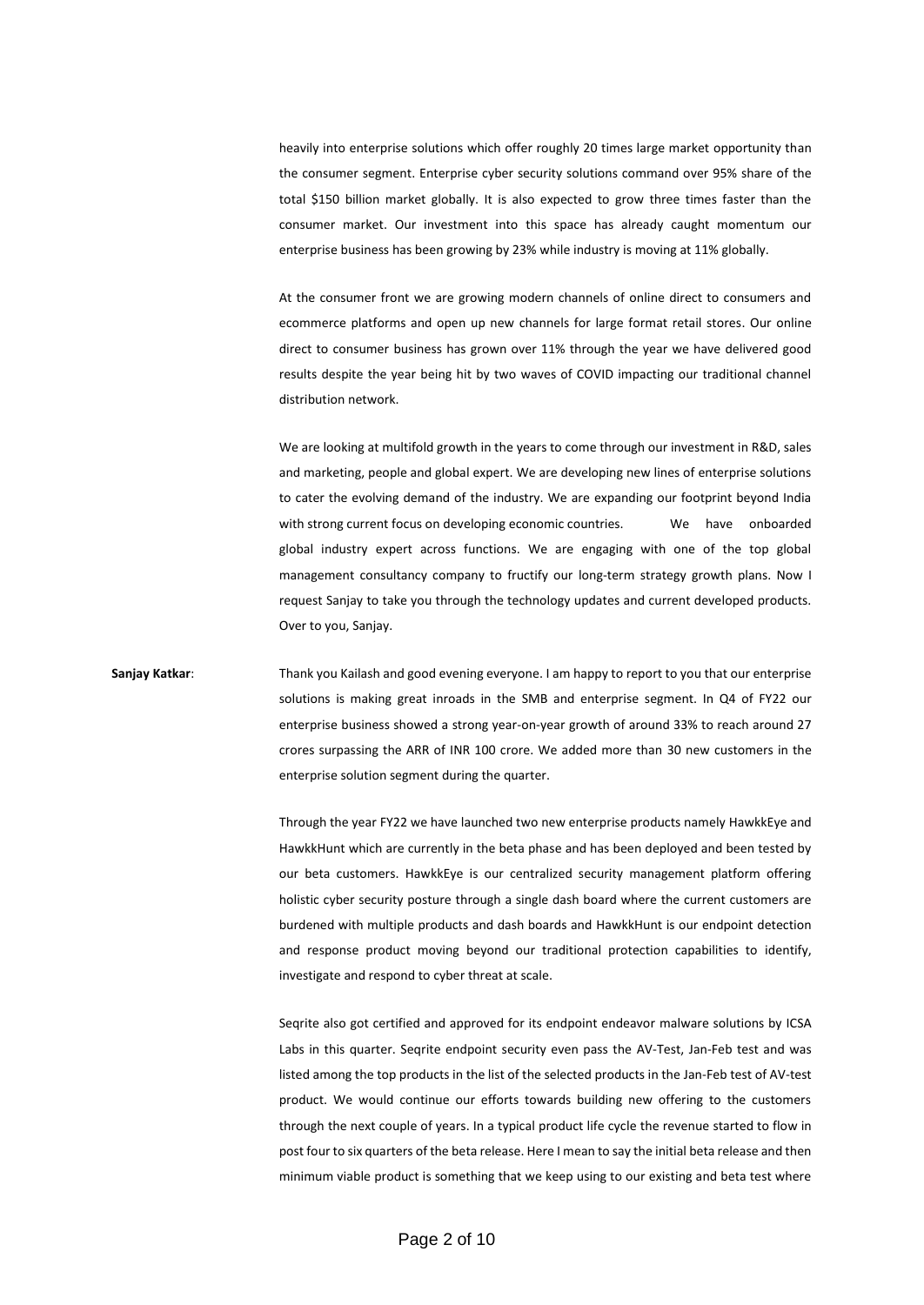it is further enhanced based on the customer feedback so that we start getting and we start competing with the mainstream competition in the same product line.

On the retail business segment for Q4 financial year 22 we had a decline in revenues of 8% against previous year due to lower sales on account of COVID related lockdown in January. Our direct online sales for financial year 22 grew by 11% year-on-year and also faster than other sales channels. We are making continual upgrade to our existing lines of products adding more protection and feature for our customers. I would now request Navin to take you through the financial over to you, Navin.

**Navin Sharma**: Thank you Sanjay and hello everyone. Let me take you through the financial highlights for fourth quarter and financial year ended  $31^{st}$  March 22. For the financial year ending 22 the consolidated revenues stood at Rs. 342 crores which grew by around 3% on a YoY basis after adjusting for spill over of revenue in FY21 the company saw a growth of 10% on a YoY basis. While the retail segment grew by 6% as against industry growth of 4%. The enterprise segment saw a growth of 23% for the full year which is more than double of the global industry growth. FY22 has been a year of our investment for further growth we have invested more than 50% of our revenues towards R&D and sales and marketing program with an increase of around 30% on a YoY basis.

> R&D investment for the years stands at 26% while the sales and marketing stands at 24%. EBITDA for the year stood at 31% which is aligned with 30% to 32% EBITDA range in the near term. The net profit stood at about Rs. 83 crores declined by 22% and the net profit margin for FY22 was 24%. Q4 revenue saw a marginal dip of 1.5% largely due to the latest wave of COVID impacting sales in the month of January approximately 77% of the revenue for the quarter came from retail segment whereas 23% from enterprise and government segment. Our balance sheet remains strong with zero debt and cash and cash equivalent of Rs. 359 crores as on 31st March 22.

> We are committed to driving shareholder value by growing profitably across both of our segment and driving solid unlevered cash flow. Over the last three financial years we have rewarded our shareholders with over Rs. 400 crore through buyback and dividend distribution programs. A dividend of Rs. 4.5 per share was also proposed in the board meeting in line with our dividend distribution policy. In the last call we had mentioned to update you on our threeyear roadmap. We have taken significant efforts towards building the same however we would require some additional time.

> As Kailash mentioned earlier we are engaging with global experts from top management consulting firm to help us shape and drive the strategic growth plan. We will keep updating you on the developments in the coming quarters. With this, I would like to open the call for question and answer session.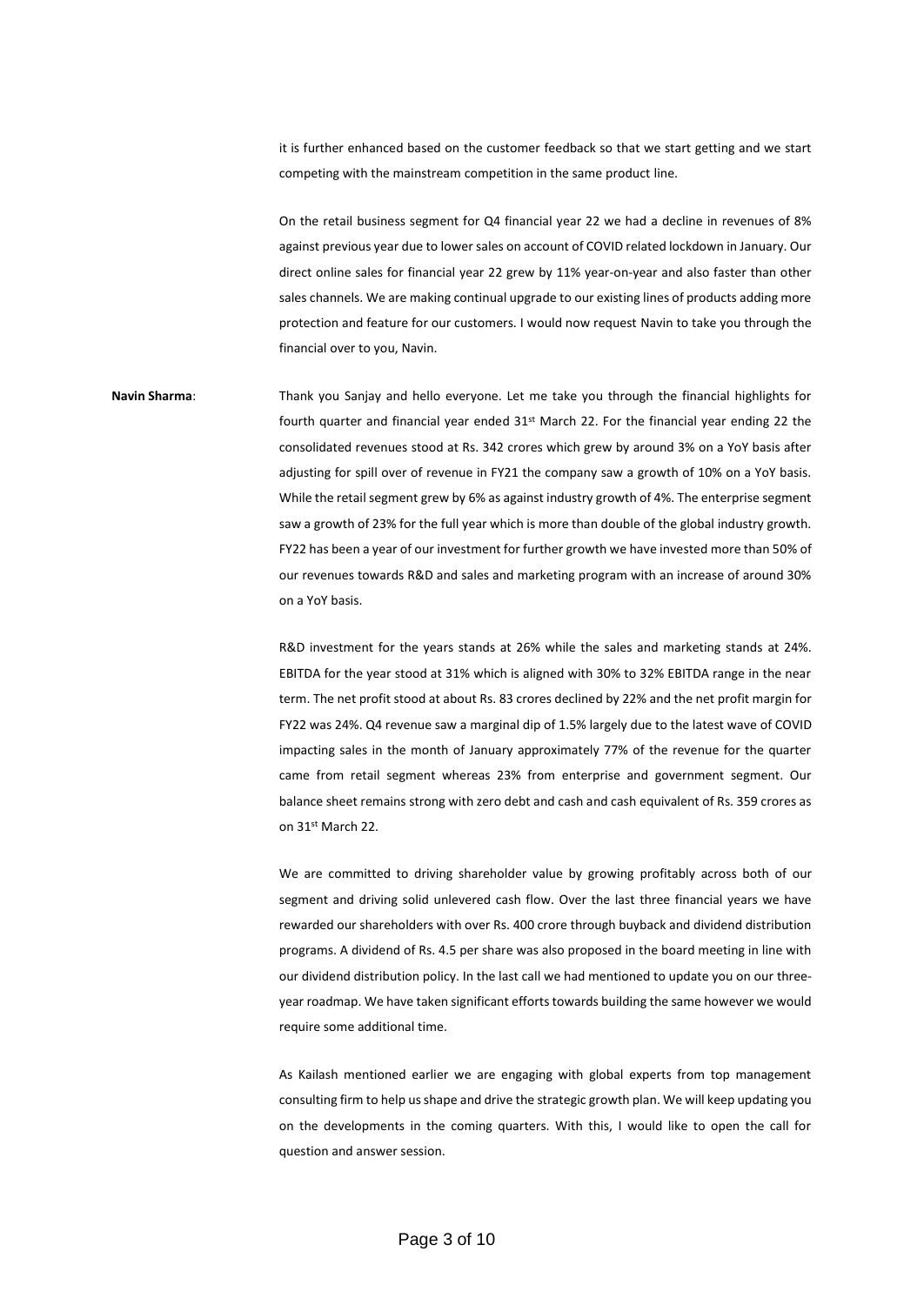- **Moderator**: Thank you very much. We will now begin the question-and-answer session. Our first question is from the line of Rushank Mody a Retail Investor. Please go ahead.
- **Rushank Mody**: Sir my first question is most IT companies are facing this issue of attrition, so is this an issue that Quick Heal is facing too and if so how are you guys handing the issue along with the rise in employee cost?
- **Sanjay Katkar:** So, you are right the entire software development industry is facing a lot of challenge about attrition and we are not different regarding software developing engineers and customers software engineers which is close to 50% of our employees. The attrition rate has gone up in comparison to previous year. So, we are just taking all the measures to make sure to retain the existing strength in engineering as well as support at the same time we are also rolling out lot of things which help us to create more engagement among the R&D engineers and make sure that they are retained. I will also say, but if we benchmark ourselves with the industry which is close to 40% we are better off with our attrition rate close to 29%.
- **Rushank Mody**: Sir the next question I have is that sir you are right which is the enterprise products contribute to almost a quarter of the total revenue, sir where do you see this going in the next three to five years?
- **Kailash Katkar**: So, yes as you know we are having most of our new investment focused on to enterprise segment. Security is all about our enterprise product offerings and we are having a quite a good pipeline for our products also would plan for marketing and sales of those products. So, our plan is to increase the revenue pie from Seqrite to at least 50% in next three to four years.
- **Rushank Mody**: And sir the last question I have is that sir Quick Heal is basically a household so how are you planning to increase the share of revenues from outside of India?
- **Kailash Katkar**: Are you talking about consumer product from the outside market.

**Rushank Mody**: Yes sir.

**Kailash Katkar**: For a consumer product from outside market, we are focusing on ecommerce platforms like Amazon.

**Sanjay Katkar**: The major focus is ecommerce platform because the traditional platforms out of India are more costly I mean to say the marketing and branding towards that actually. So, we are gradually expanding our presence of retail front in the countries similar to India if you see we are having a good presence of retail product in neighboring countries across out of India and then certain African countries as well, but at the same time as Kailash said we are focusing more towards capturing the market through ecommerce.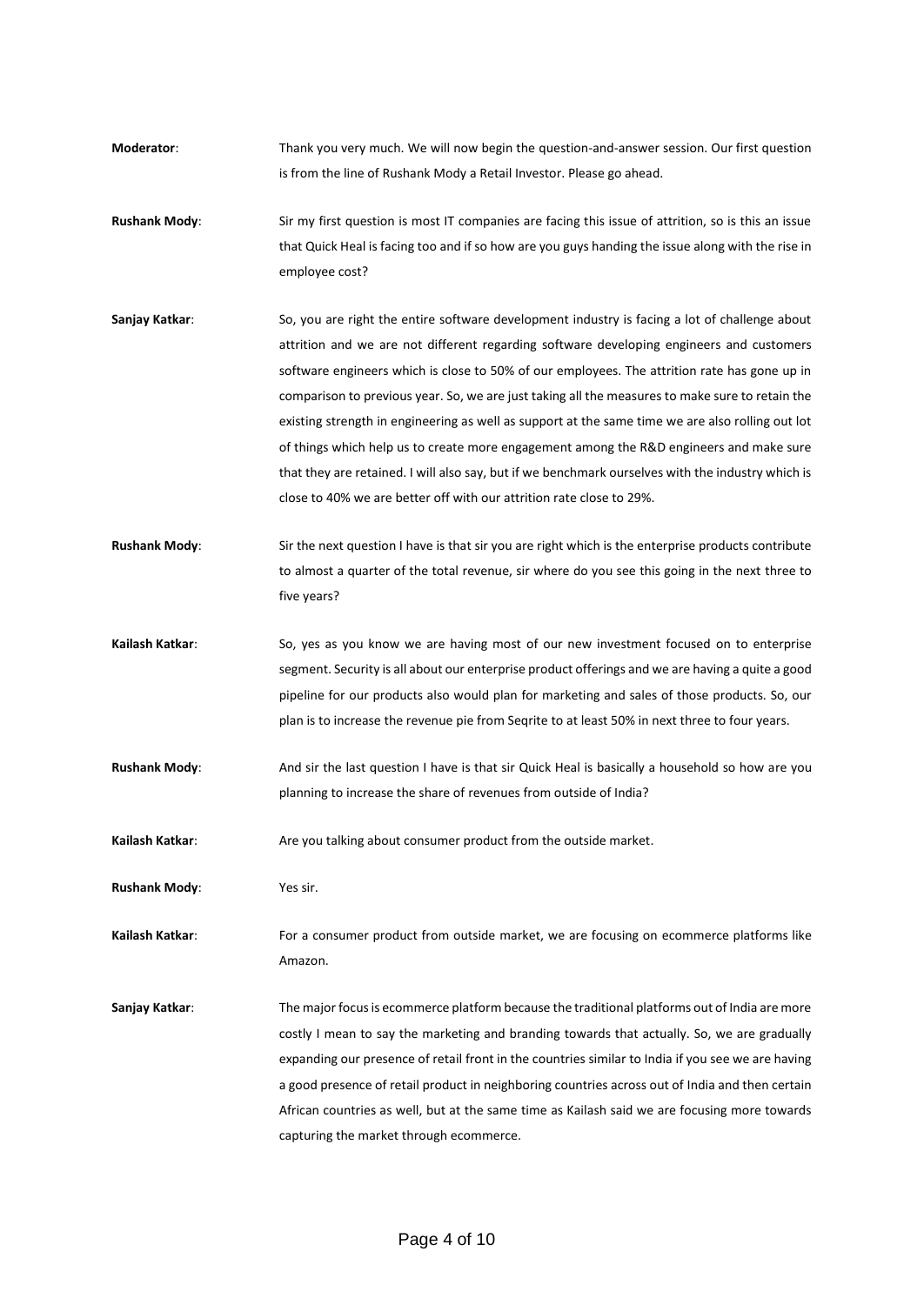**Kailash Katkar:** I would like to also like to add as Saniay said that our consumer products are like as you mentioned household name in India. In some countries again it is the same like Bangladesh even in Italy or consumer products are getting sold through the shops. So, some of the countries it is already there like Kenya, Nigeria some of the African countries. So, you will find little boxes in the shops actually.

**Moderator**: Thank you. Our next question comes from the line of Sanjay with Envision Capital. Please go ahead.

- **Sanjay**: I just wanted to ask which are the geographies you are focusing as you said that you will be moving ahead with developing geographies, so if you can highlight some names of these countries and are there any other plans to move ahead other than cyber security or the existing products?
- **Kailash Katkar**: To answer to your question we are cyber security experts and there is lot many things to do in cyber security itself so we are not going to diversify our business we are going to focus on cyber security part of it and as I said in my speech I am talking about the enterprise solutions which is already there with us and plus what Sanjay has updated you about our new products and solutions in enterprise. We would like to take those products to some of the economically strong and where we feel that market is ready to pay for that products and solutions. So, to those countries we would like to take our products and solutions to those countries like South Africa, African countries, South East Asia countries, some of the Europe countries not all Europe countries where we have a good channel network some of the values in like Korea and all these comes in South East Asia only. So, these are the countries I mean to say.

**Sanjay**: And can you highlight the attrition rate for FY22 if it is possible for you?

**Sanjay Katkar**: So, the attrition rate for this year is around 29% with us which is less than industry average.

Sanjay: So, any guidance for FY23 on revenues or EBITDA margin if you can help us with that?

**Kailash Katkar**: Let me tell you we are very much confident about our new products and solutions which are moving to the customer as a beta testing part of it and some of the products have already reached to our customers and we are also very excited and happy to see the customers are happy with what we have developed the production. This is definitely going to generate good revenue in coming years actually.

**Sanjay Katkar:** I can only say that we can see similar growth in enterprise trend the growth this year we have seen almost a 20% growth in enterprise and then on the consumer with now like markets open and hope that there will be no more COVID waves which can disturb the market then this should also help us in bringing back consumer markets or the activations on the consumer front as well actually. So, we hope to have a good year in FY23.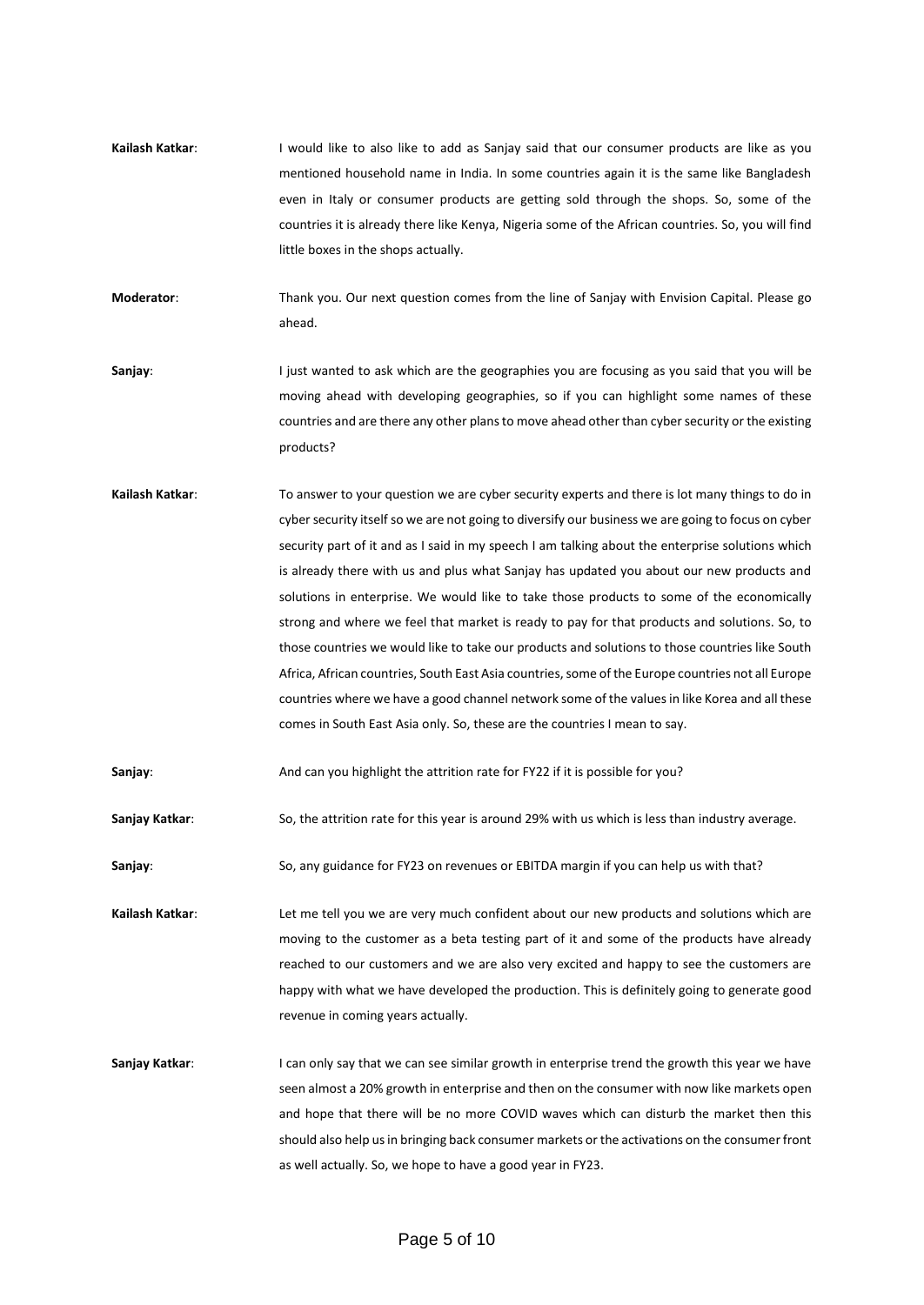**Moderator**: Thank you. Our next question is from the line of Deshesh Kaswalwal, a Retail Investors. Please go ahead.

- **Deshesh Kaswalwal**: So, actually I just wanted to get some idea on the enterprise solution market in India the overall market size on the scope that we have going forward as well as like overall in general who are our key competitors in the space?
- **Sanjay Katkar**: On the enterprise front means I will divide the market into two segments and one is SMB then there is a large enterprises and Seqrite has products for both the segments we traditionally started with SMB so we are very strong product offering for SMB segment and then quite sure that we will be able to increase our market share with respect to the SMB markets with respect to our products and on the large enterprise we since couple of years we have been releasing products which are supporting the scale for large enterprises and we have plans for further new products for the large enterprises as I have been keeping announcing and we will been announcing them as and when they are launched. So, that is the plan at the same time if you see your next question was about who is the competition. The most of the competition that we face for SMB segment is from players like Kaspersky and in very large enterprises we do face competition from trend micro and companies like CrowdStrike and Symantec.
- **Deshesh Kaswalwal**: And another question that I had was in the retail segment we primarily our entire businesses in India. So, there are many global players like Norton, McAfee who are able to actually sell online. So, because of that there are a lot of sales that can happen outside their individual countries, so what is actually restricting us to do the same thing like can we enter into other markets or is there some type of restriction or some type of strategy that we are following right now?
- **Kailash Katkar**: There is no restriction on that front, there is the names that you took the players like Norton and McAfee they are there since this market started actually like more than 30 years and they are global brands which is started in India. So, currently like the market leader in Indian markets, but for global market to capture it takes lot of branding activities and lot of expenses. So, we are gradually doing that based on the countries where we feel that it is the right market for our products because see technology wise product is ready for all the markets, but the developed countries is consumer market and market has move towards premium actually most of the products are having a free products throughout countries like US and Europe, but that is the case in developed countries where the sales is going down, but the countries like middle east or even European countries and the developing countries like India like South East Asia and the markets are growing in single digit. So, that is where our focus is we are focusing in those countries and even focusing through online channels.

**Participant**: So, primarily right now for the next two to three years our main focus will be India and then going forward?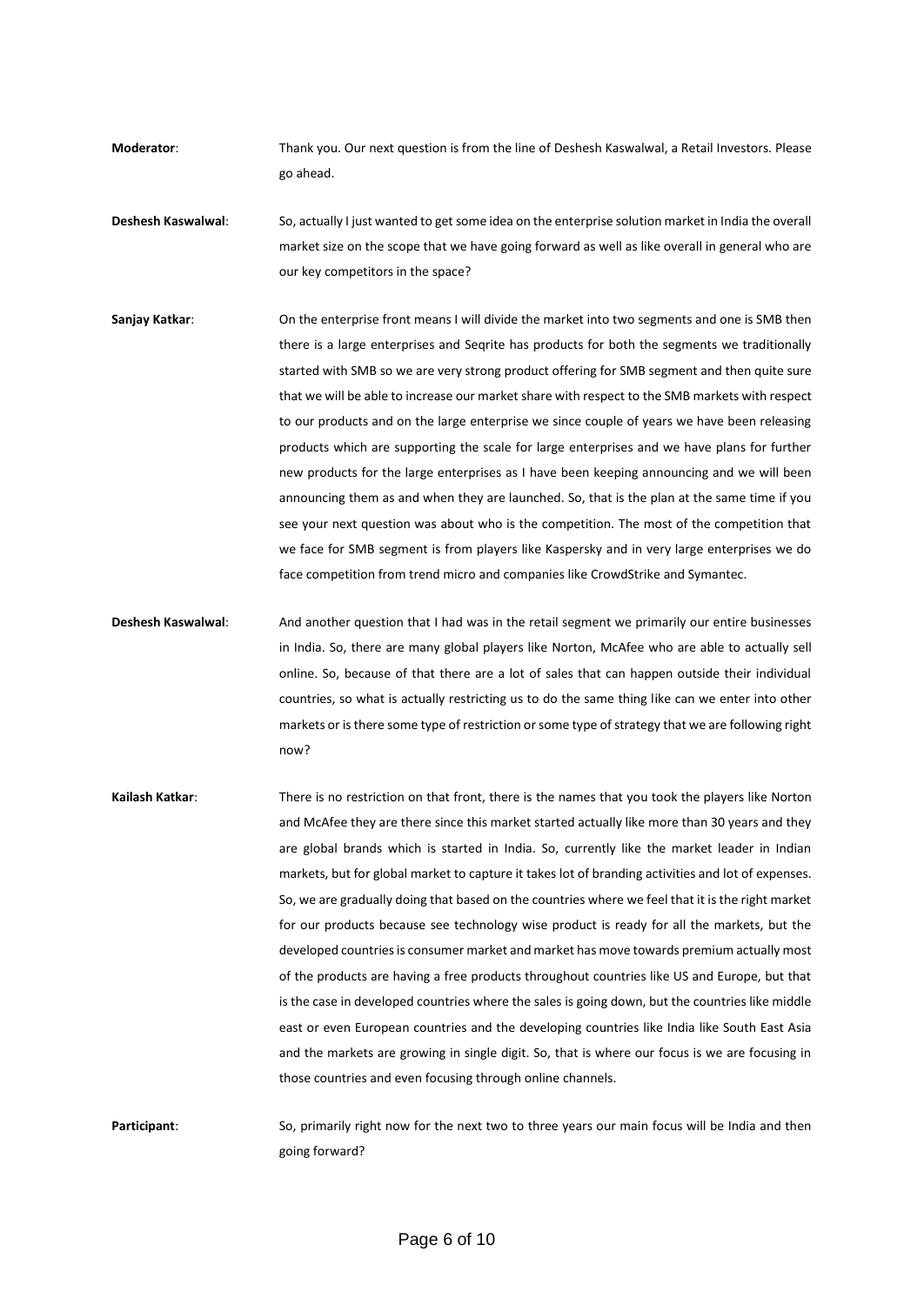**Kailash Katkar**: India and similar countries like South East Asia and African countries.

- **Moderator**: Thank you. Our next question comes from the line of Dhwanil Desai with Turtile Capital. Please go ahead.
- **Dhwanil Desai**: So, the first question is I think you mentioned that R&D and sales marketing currently for this year constituted almost 50% of the revenue. So, is this run rate on R&D and sales and marketing likely to continue going forward also if you can elaborate on that?
- **Navin Sharma:**: As we said, we are at growth phase & we are developing both, new products as well as we are venturing into new markets, and to increase our sales and product presence these cost will be higher. But at the same time we have given this 30% to 32% EBITDA range in the near term & even with the increased trends we will try to deliver above EBITDA margin.

**Dhwanil Desai**: So, the normalize marginal range that we can expect even with this kind of spent is around 32% that is the right way to think?

- **Navin Sharma:**: But just to give you a caution, since our business has lot of seasonality, In a full year basis you can expect means we are determined and we are working to make sure that 30%, 32% EBITDA ranges on a full year basis.
- **Dhwanil Desai:** Second question is slightly more broad based so I was looking at our numbers and almost since 6 years, 7 years we have been in the range of 300 crores to 350 crore revenue, why is the digitalization is growing, the industry is growing so what are the key challenges that we have faced and what will change going forward in next three, four years so that we can let us say let us say 500, 600 crore kind of a revenue?
- **Navin Sharma:**: If I talk about current year, means in FY22, we have grown on revenue by 10% and first we need to understand it from different segment. Retail segment globally is being growing at 4% run rate and there is some industry analysis which says that from FY20 to FY25 the growth could be in range of 4% only and which is lower single digit and we are at growing at same way. With respect to enterprise while industry is growing at 11% we are growing at double of that growth and we expect to grow in coming years this high double digit. As of now we would not like to give any guidance on exact timeline when we would able to achieve or deliver the 600 crore revenue, but we expect in future also to grow on retail at lower single digit and enterprise segments with higher double digit growth.
- **Dhwanil Desai**: Sir the only question is that if you can talk about the challenges that we faced in last four, five years which kind of tampered our growth last year I understand COVID for last couple of years, but even before that we were kind of stagnated around a single number, so is it because of the product mix, is it because of the product readiness if you can expand on that what were the challenges and how are we addressing those challenges?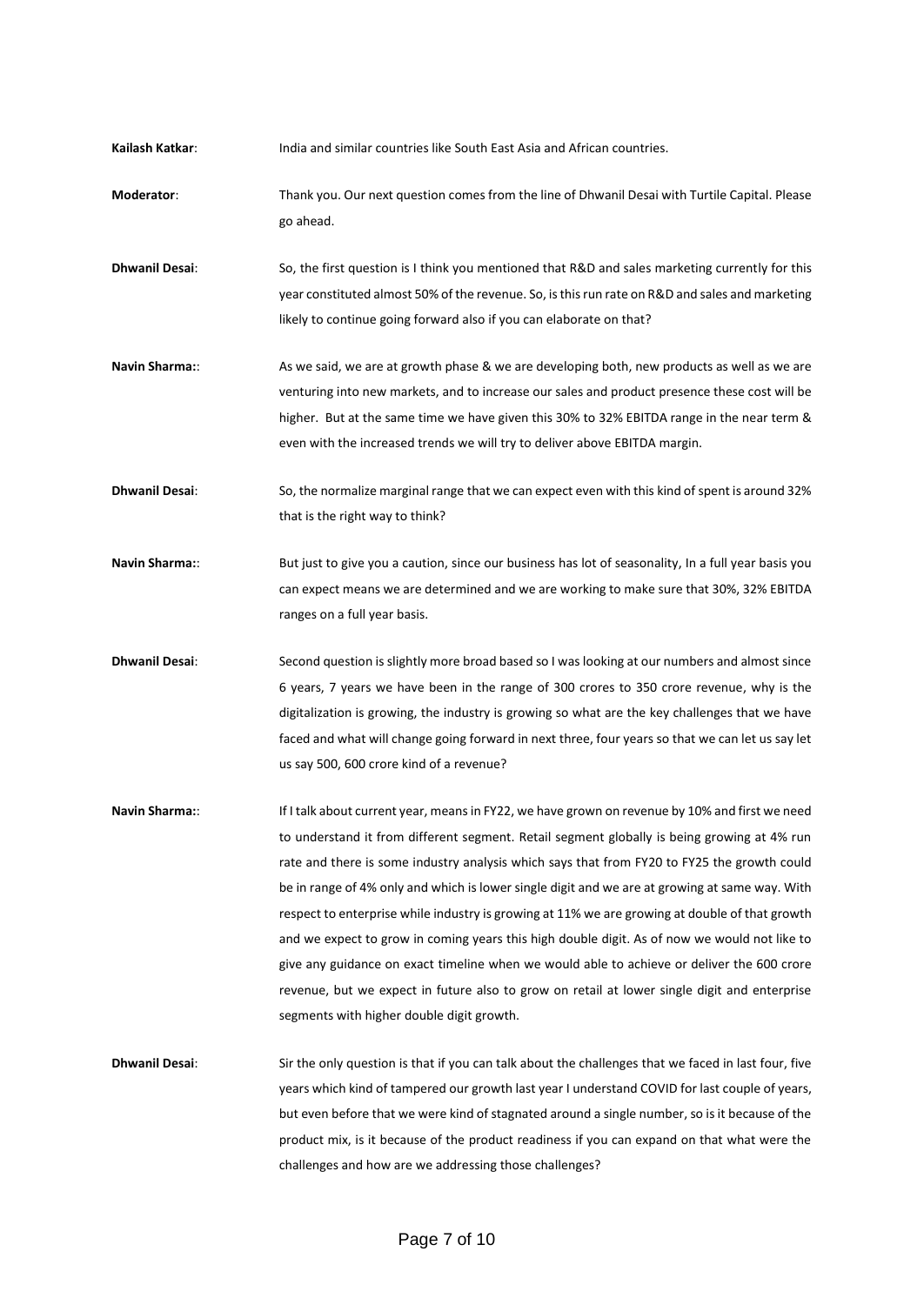## **Navin Sharma:**: Predominantly in earlier years, retail product was our core products and last five, six years there has been several events. One part that industry itself is growing at lower single digit and since we are more focused in India there were two - three India specific events like one demonetization happened second GST. If we are not aware let me help you understand that pre-GST this product used to attract barely 5% to 7% VAT. With GST taxes have increased to 18% and at the end of the day this entire cost of GST has resulted into lower net revenue because the same gross revenue was reduced by 18% tax which was 5%, 6% earlier. In addition to that this COVID has also impacted. This is the main reason that we have increased our focus on enterprise segment which is a high growth business and in last four, five years the business has grown to ARR of INR 100 crore business. In this year itself we have delivered Rs. 82 crore revenue on enterprise. So, broadly we do not expect a major shift in revenue of business in retail that is the large reason why we have increased our focus and in fact the other products which has released in this year are for enterprise business. In similar fashion in coming year also there would be couple of products in pipeline for enterprise business and it will help us in growing our business further.

- **Dhwanil Desai**: Last question I think as per your presentation we have distributed 200 crores as dividend and buyback and our cash flows as a company and as a business model will always remain very strong, we have a very strong cash balance, so in terms of capital allocation the incremental capital will return to shareholder in some form or the other is that a right way to think?
- Navin Sharma:: It will be mix of both as earlier in this statement Kailash said that we are working with global management consulting firm who will be helping us in building our strategy and in that strategy whatever allocation required to grow for let us say organic as well as inorganic acquisition that part will be there. Balance money certainly will go to shareholder the way we have distributed in past. In fact in this year also we would be distributing more than 30% of our profit in form of dividend, needless to say that dividend once approved by board.

**Moderator**: Thank you. Our next question comes from the line of Rajiv Pandya an Investor. Please go ahead.

- **Rajiv Pandya:** I had a couple of questions and my first question is where do we see our enterprise solution revenue in FY23 and what kind of margins would we make in this business, would it better or similar to the retail or less than it?
- **Navin Sharma:**: Revenue for enterprise business was Rs. 82 crore on full year basis and margin on retail as well as enterprise business remains in same range.
- **Rajiv Pandya**: So, consumer segment has degrown because of the COVID impact, but do you see the retail segment to grow in FY23?
- **Sanjay Katkar:** Rajiv unable to hear you probably an echo was there.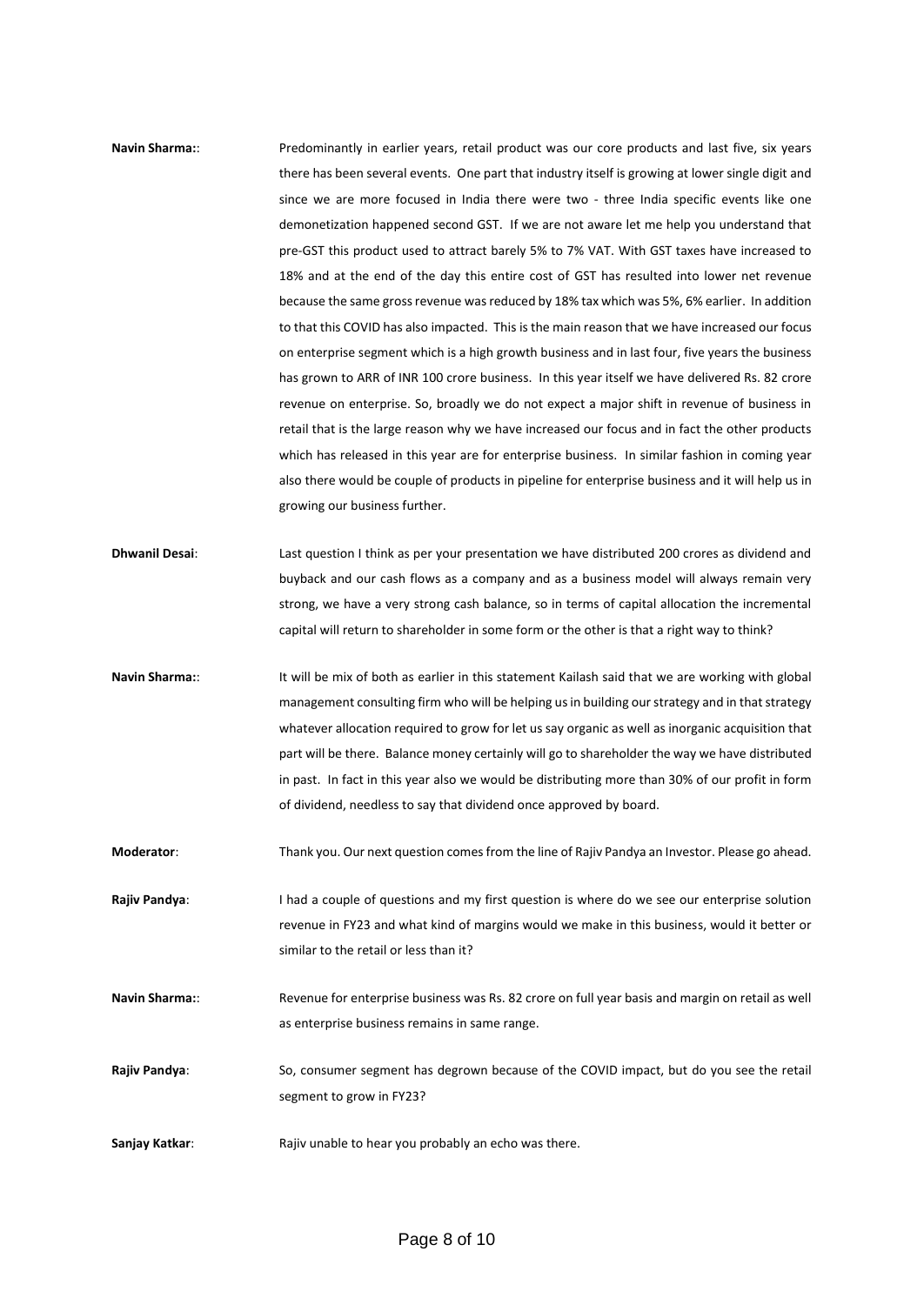- **Kailash Katkar**: So, he want to understand how the retail going to grow as Navin had mentioned in this speech when it comes to the consumer revenue we will be growing in a single digit and when it comes to the enterprise solutions we will be growing in a higher double digit?
- **Sanjay Katkar**: What he is trying to say in our retail business we would be growing in FY23 we should be growing at lower single digit and enterprise business we should grow at higher double digit.
- **Rajiv Pandya:** Can you update about the scenario of the common business as there is a focus on cyber security product and in the government department are we benefitting out of it?
- **Sanjay Katkar**: So, these are some confidential things probably it would be difficult for us to answer in this call not only this call it would be difficult for us to answer this question.
- **Moderator**: Thank you. Our next question is from the line of Dhwanil Desai with Turtle Capital. Please go ahead.
- **Dhwanil Desai**: Sir if you can help me understand how does the pricing part works both on retail side and on enterprise side, so my question is more to elaborate my questions as the volumes grow up and as our products mature do the price go down significantly and how do we ensure that at least we are able to protect pricing at a certain level?
- **Kailash Katkar**: See first and most important thing that when it comes to the consumer product and enterprise product we do not have a single version. We have a range of products even in consumer products we have AV Pro, we have internet security, we have a total security. So, total security is a premium product which is at bit higher cost and the AV Pro is at a lower cost. So, it totally depends upon the customer behavior if customer is looking for a low cost product we have the products available and if customer is looking for a better quality protection and multiple layer protection then we have a premium product. So, here the question is like we do not want to lose any customer let it be rich customer or let it be a price sensitive customer we do not want to leave any customer and that is the reason we have a range of products not only in the consumer sector, but even for the enterprise sector the key products which we are talking about endpoint security even in endpoint security we have a range of prices with the layer of protection. So, that is how we take care of the customers without reducing or increasing the price of the product and that is reason you always see that ARPU on quarter-on-quarter basis it keeps on varying because the number of license sold of AV Pro or internet security or total security it vary from quarter-to-quarter actually.
- **Navin Sharma**: Just to add exactly what Kailash said that basically price is decided upon multiple factors such as competition, product, etcetera. So, as you must be aware that our products are already priced at premium with respect to competition and we are available in all range of products available in the market while these things are there, but in place of increasing price of any of